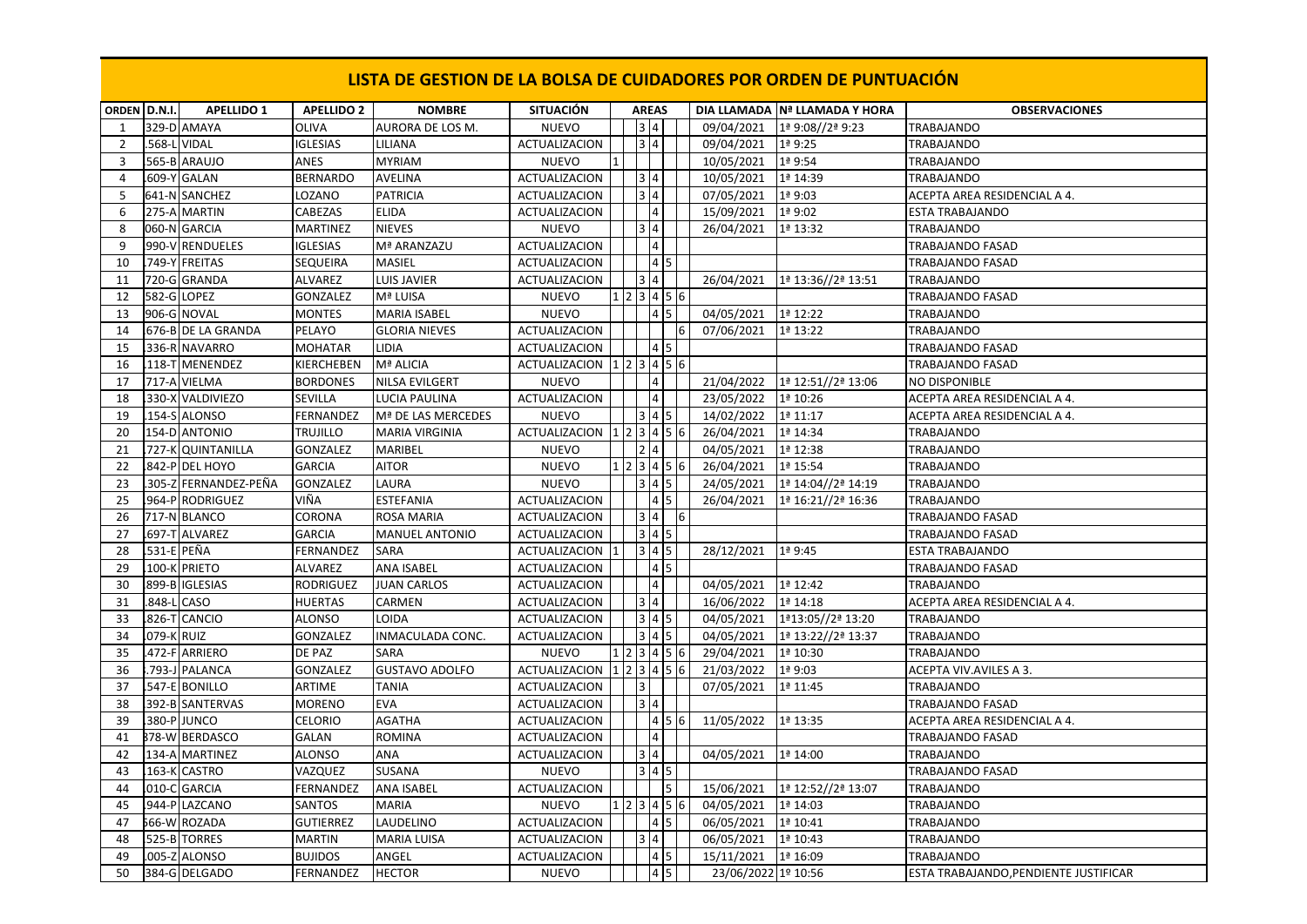| ORDEN D.N.I. |                   | <b>APELLIDO 1</b>      | <b>APELLIDO 2</b> | <b>NOMBRE</b>         | <b>SITUACIÓN</b>     |              |                         | <b>AREAS</b>                 |            |            | DIA LLAMADA Nª LLAMADA Y HORA | <b>OBSERVACIONES</b>         |
|--------------|-------------------|------------------------|-------------------|-----------------------|----------------------|--------------|-------------------------|------------------------------|------------|------------|-------------------------------|------------------------------|
| 51           | 202-S DIAZ        |                        | <b>GARCIA</b>     | <b>VERONICA ELSA</b>  | <b>ACTUALIZACION</b> |              | $\overline{\mathbf{3}}$ | 4 <sub>5</sub>               |            | 31/03/2022 | 1ª 10:09                      | ACEPTA AREA RESIDENCIAL A 4. |
| 52           |                   | .200-Y FERNANDEZ       | COPADO            | Mª VICTORIA           | <b>NUEVO</b>         |              |                         | 4                            |            | 06/05/2021 | 1ª 11:47<br>1ª 11:22          | TRABAJANDO                   |
| 53           |                   | 904-H GOMES            | <b>DA SILVA</b>   | <b>JANAINA</b>        | <b>NUEVO</b>         |              |                         | $\vert$ 4                    |            | 28/02/2022 |                               | ACEPTA AREA RESIDENCIAL A 4. |
| 54           |                   | 457-J SANCHEZ          | <b>RODRIGUEZ</b>  | <b>SILVIA</b>         | <b>ACTUALIZACION</b> |              |                         |                              |            | 10/05/2021 | 1ª 15:47                      | <b>TRABAJANDO</b>            |
| 55           |                   | 925-V BRAVO            | VEGA              | Mª DEL CARMEN         | <b>NUEVO</b>         |              |                         | $3 4 5$                      |            | 18/10/2021 | 1ª 11:03                      | <b>ESTA TRABAJANDO</b>       |
| 56           |                   | 291-T FERNANDEZ        | <b>GARCIA</b>     | PABLO                 | <b>NUEVO</b>         |              |                         | $\overline{4}$               |            | 10/05/2021 | 1ª 15:50                      | TRABAJANDO                   |
| 57           |                   | 621-L RODRIGUEZ        | <b>NAVA</b>       | YOLANDA               | ACTUALIZACION        |              |                         | $3 4 5$                      |            | 07/05/2021 | 1ª 9:18                       | TRABAJANDO                   |
| 58           |                   | <b>581-W CASIELLES</b> | <b>PRIETO</b>     | <b>MONICA</b>         | <b>ACTUALIZACION</b> |              |                         | 3 4 5                        |            | 08/06/2022 | 1ª 13:10                      | ACEPTA AREA RESIDENCIAL A 4. |
| 59           |                   | 768-Q BERMUDEZ         | <b>DIAZ</b>       | Mª DEL CARMEN         | ACTUALIZACION        |              |                         | $\vert$ 4                    |            | 18/04/2022 | 1ª 13:55                      | ACEPTA AREA RESIDENCIAL A 4. |
| 60           |                   | .051-Z ALVAREZ         | FERNANDEZ         | <b>JESSICA</b>        | <b>ACTUALIZACION</b> |              |                         | 3 4                          |            | 09/02/2022 | 1ª 9:06                       | <b>ESTA TRABAJANDO</b>       |
| 62           |                   | 180-Q SUAREZ           | PEREZ             | SILVIA                | ACTUALIZACION        |              |                         |                              |            | 09/05/2022 | 1ª 13:44//2ª 13:59            | <b>ACEPTA CAD NAVIA</b>      |
| 64           |                   | .935-T FERNANDEZ       | SOLARES           | ANA BEL               | ACTUALIZACION        |              |                         | 3   4   5   6                |            | 24/09/2021 | 1ª 11:14//2ª 11:29            | <b>ESTA TRABAJANDO</b>       |
| 65           |                   | 454-B FERNANDEZ        | DE JESUS          | <b>ANA MARIA</b>      | <b>ACTUALIZACION</b> |              |                         | $345$                        |            | 20/01/2022 | 1ª 9:20                       | <b>ACEPTA CAD TURON A5.</b>  |
| 67           |                   | 640-L MARTINEZ         | <b>CUE</b>        | <b>MONICA</b>         | <b>NUEVO</b>         |              |                         | 3 4                          |            | 10/05/2021 | 1ª 16:21//2ª 16:36            | <b>BAJA MEDICA</b>           |
| 68           |                   | 793-N ALVAREZ          | <b>GARCIA</b>     | Mª DEL CARMEN         | <b>ACTUALIZACION</b> |              |                         | $3 4 5$                      |            | 10/05/2021 | 1ª 16:38                      | <b>BAJA MEDICA</b>           |
| 69           |                   | 463-B GARCIA           | RODRIGUEZ         | <b>VERONICA</b>       | ACTUALIZACION        |              |                         |                              |            | 23/07/2021 | 1ª 11:12                      | TRABAJANDO                   |
| 70           |                   | 652-H CAMARON          | ALVAREZ           | CARMEN                | <b>ACTUALIZACION</b> |              |                         | 4 5                          |            | 19/01/2022 | 1ª 11:58                      | ACEPTA AREA RESIDENCIAL A 4. |
| 71           |                   | 143-K SUAREZ           | <b>FIGAREDO</b>   | Mª BEGOÑA             | ACTUALIZACION        |              |                         | 3 4 5                        |            | 10/05/2021 | 1ª 16:43                      | TRABAJANDO                   |
| 73           |                   | .245-J CHAMORRO        | <b>MARTINEZ</b>   | <b>SILVIA MARINA</b>  | <b>ACTUALIZACION</b> |              |                         | $\vert$ 4                    |            | 31/05/2022 | 1ª 9:20                       | ACEPTA AREA RESIDENCIAL A 4. |
| 75           |                   | 863-C SANTOS           | <b>GONZALEZ</b>   | <b>DAVID</b>          | ACTUALIZACION        |              |                         | 123456                       |            | 07/01/2022 | 1ª8:43//2ª 8:58               | <b>NO DISPONIBLE</b>         |
| 77           | <b>419-K VAL</b>  |                        | <b>DIAZ</b>       | KATIA                 | <b>ACTUALIZACION</b> | 1            |                         | $3 \mid 4 \mid 5$            |            | 10/05/2021 | 1ª 17:10//2ª 17:25            | <b>TRABAJANDO</b>            |
| 79           |                   | 435-K BELZUNCES        | MANZANO           | Mª DE LAS MERCEDES    | ACTUALIZACION        | 1            |                         | $3 \mid 4 \mid 5$            |            | 10/05/2021 | 1ª 17:26                      | TRABAJANDO                   |
| 80           |                   | 990-X LOPEZ            | <b>MONTORO</b>    | <b>ADELA ANGELES</b>  | ACTUALIZACION        |              |                         | 45                           |            | 28/02/2022 | 1ª 11:23                      | ACEPTA AREA RESIDENCIAL A 4. |
| 81           |                   | 551-X FLORES           | <b>NIETO</b>      | <b>JOSE ANTONIO</b>   | <b>ACTUALIZACION</b> |              |                         | $3\overline{)4\overline{)5}$ |            | 15/06/2021 | 1ª 14:48                      | TRABAJANDO                   |
| 82           | <b>362-M RUIZ</b> |                        | CASTRO            | ANA MARIA             | ACTUALIZACION        |              |                         | $3 \mid 4 \mid 5$            |            | 02/07/2021 | 1ª 9:07                       | TRABAJANDO                   |
| 83           |                   | 186-S GUTIERREZ        | <b>IGLESIAS</b>   | Mª YOLANDA            | <b>ACTUALIZACION</b> |              |                         | 45                           |            | 20/06/2022 | 1ª11:39                       | ACEPTA AREA RESIDENCIAL A 4. |
| 84           |                   | 377-N SIERRA           | <b>BAYON</b>      | Mª DEL CARMEN         | ACTUALIZACION        |              |                         | $3\overline{4}$              |            | 09/08/2021 | 1ª 09:40// 2ª 09:55           | <b>TRABAJANDO</b>            |
| 86           |                   | 259-P RODRIGUEZ        | <b>RODRIGUES</b>  | <b>JONATHAN</b>       | <b>NUEVO</b>         |              |                         | 1 2 3 4 5 6                  |            | 24/05/2021 | 1ª 9:41                       | <b>TRABAJANDO</b>            |
| 87           | 963-H RUIZ        |                        | MENENDEZ          | <b>NOELIA EVA</b>     | <b>ACTUALIZACION</b> |              |                         | $3 4 5$                      |            | 12/05/2021 | 1ª 12:32                      | <b>TRABAJANDO</b>            |
| 88           |                   | <b>L69-M SANTOS</b>    | GONZALEZ          | <b>ANA ISABEL</b>     | <b>NUEVO</b>         |              |                         | 3   4   5   6                |            | 03/05/2022 | 1ª 14:38                      | ACEPTA CAD CANDAS A 3.       |
| 90           |                   | 390-F RODRIGUEZ        | <b>GONZALEZ</b>   | <b>NEREA</b>          | ACTUALIZACION        |              |                         | 45                           |            | 24/06/2021 | 1ª 9:16                       | TRABAJANDO                   |
| 92           |                   | .672-X NUEVO           | <b>DEL BUSTO</b>  | ALEJANDRA             | ACTUALIZACION        |              |                         | $3 4 5$                      |            | 27/10/2021 | 1ª 9:50                       | <b>TRABAJANDO</b>            |
| 93           |                   | .135-F BARONA          | CALDERON          | <b>JENNY</b>          | <b>NUEVO</b>         |              |                         |                              |            | 14/05/2021 | 1ª 12:08//2ª 12:23            | <b>TRABAJANDO</b>            |
| 95           |                   | .465-X BERMUDEZ        | AVENDAÑO          | SILVIA                | <b>ACTUALIZACION</b> |              |                         | 3 4 5                        |            | 13/05/2021 | 1ª 9:06//2ª 9:21              | TRABAJANDO                   |
| 98           |                   | 735-J SALGADO          | FERNANDEZ         | ASUNCIÓN              | <b>ACTUALIZACION</b> |              | 3                       |                              |            | 13/05/2021 | 1ª 10:12//2ª 10:27            | TRABAJANDO                   |
| 99           |                   | 771-A FERNANDEZ        | RODRIGUEZ         | <b>RAQUEL</b>         | ACTUALIZACION        |              |                         |                              |            | 20/05/2022 | 1ª 10:41                      | <b>ESTA TRABAJANDO</b>       |
| 101          |                   | 346-G VENTOCILLA       | CRUZ              | <b>REGINA MARILYN</b> | <b>NUEVO</b>         |              |                         | 1 2 3 4 5 6                  |            | 24/05/2022 | 1ª 13:38                      | ACEPTA CAI VILLALEGRE        |
| 102          |                   | .075-F CRISTOBAL       | <b>OTERO</b>      | <b>MARIA JESUS</b>    | <b>NUEVO</b>         |              |                         | $\overline{4}$               | $\sqrt{6}$ |            |                               | <b>NO DISPONIBLE</b>         |
| 105          |                   | 213-W GONZALEZ         | FERNANDEZ         | <b>BEGOÑA</b>         | ACTUALIZACION        | $\mathbf 1$  |                         | 3 4                          |            |            |                               | TRABAJANDO FASAD             |
| 106          |                   | 982-X LOPEZ            | URIA              | GRETA                 | ACTUALIZACION        |              |                         | 5                            |            | 24/06/2021 | 1ª 9:23//2ª 9:38              | TRABAJANDO                   |
| 107          |                   | .753-T GOMEZ           | <b>HERRERO</b>    | Mª ROSARIO            | <b>ACTUALIZACION</b> |              |                         | 4                            |            |            |                               | <b>NO DISPONIBLE</b>         |
| 108          |                   | .002-K BRAGA           | GONZALEZ          | <b>TERESA</b>         | <b>ACTUALIZACION</b> |              |                         | $\sqrt{4}$<br>5              |            |            |                               | <b>NO DISPONIBLE</b>         |
| 109          |                   | 359-M ALCAIDE          | <b>MARTINEZ</b>   | <b>SHURA</b>          | <b>NUEVO</b>         | $\mathbf{1}$ |                         | 3 4                          |            | 24/06/2021 | 1ª 9:50                       | <b>TRABAJANDO</b>            |
| 110          |                   | 379-H TRISTAN          | <b>IGLESIAS</b>   | <b>MARIA CLOTILDE</b> | <b>NUEVO</b>         |              |                         | 4 5                          |            | 02/08/2021 | 1ª 13:55                      | TRABAJANDO                   |
| 111          |                   | 248-H GARCIA           | <b>BLANCO</b>     | Mª PILAR              | <b>NUEVO</b>         | $1\vert$     | $\overline{\mathbf{3}}$ |                              |            |            | 08/07/2021 1ª 9:22//2ª 9:37   | TRABAJANDO                   |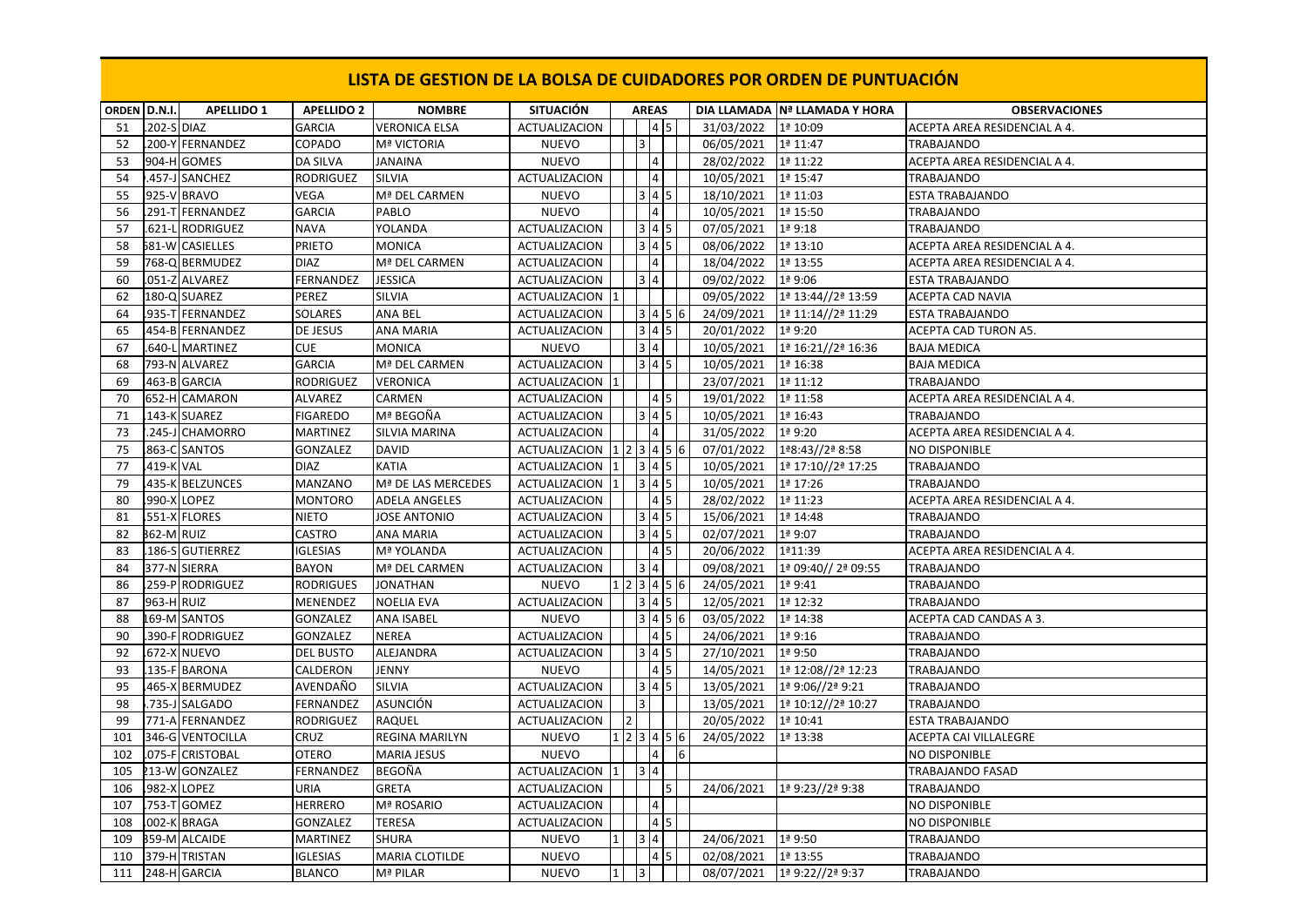| ORDEN D.N.I. |            | <b>APELLIDO 1</b> | <b>APELLIDO 2</b> | <b>NOMBRE</b>          | <b>SITUACIÓN</b>                                                                                 | <b>AREAS</b>    |                                                        |                         | DIA LLAMADA Nª LLAMADA Y HORA | <b>OBSERVACIONES</b>                |
|--------------|------------|-------------------|-------------------|------------------------|--------------------------------------------------------------------------------------------------|-----------------|--------------------------------------------------------|-------------------------|-------------------------------|-------------------------------------|
| 113          |            | .195-S ALVAREZ    | FERNANDEZ         | <b>DENIS</b>           | <b>NUEVO</b>                                                                                     |                 |                                                        | 24/06/2021              | 1ª 10:21                      | TRABAJANDO                          |
| 114          |            | 487-G VAZQUEZ     | <b>FRANCISCO</b>  | <b>AIDA</b>            | <b>ACTUALIZACION</b>                                                                             |                 | 3 4 5                                                  | 24/06/2021              | 1ª 10:25                      | <b>TRABAJANDO</b>                   |
| 116          |            | 307-G LOZANO      | <b>ALONSO</b>     | <b>MIRIAN</b>          | <b>NUEVO</b>                                                                                     |                 | $4\overline{5}$                                        | 24/06/2021              | 1ª 10:28//2ª 10:43            | <b>TRABAJANDO</b>                   |
| 117          |            | .624-L CARLOS     | DO AMARAL         | <b>ELLEN</b>           | <b>ACTUALIZACION</b>                                                                             |                 | 45                                                     | 24/06/2021              | 1ª 10:47//2ª 11:02            | <b>TRABAJANDO</b>                   |
| 118          |            | 371-D ALONSO      | <b>MARQUES</b>    | SILVIA                 | ACTUALIZACION                                                                                    |                 |                                                        |                         |                               | TRABAJANDO FASAD                    |
| 119          |            | 699-N FERNANDEZ   | COSTA             | <b>PATRICIA</b>        | <b>NUEVO</b>                                                                                     |                 | 3 4 5                                                  | 22/07/2021              | 1ª 9:09//2ª 9:24              | TRABAJANDO                          |
| 120          |            | 483-R MOTA        | <b>BOLZAM</b>     | <b>ISABEL CRISTINA</b> | <b>NUEVO</b>                                                                                     | lз.             |                                                        | 08/07/2021              | 1ª 12:19//2ª 12:34            | TRABAJANDO                          |
| 121          |            | 780-T BARREIRO    | <b>GARCIA</b>     | CONSTANTINO            | <b>ACTUALIZACION</b>                                                                             | $3\overline{4}$ |                                                        | 24/05/2021              | 1ª 16:03                      | TRABAJANDO                          |
| 122          |            | 229-E DE PAZ      | <b>GONZALEZ</b>   | ANA BELEN              | <b>ACTUALIZACION</b>                                                                             |                 |                                                        | 01/07/2021              | 1ª 9:50                       | TRABAJANDO                          |
| 123          |            | .518-E GONZALEZ   | VILLAFAÑE         | ANDREA                 | <b>NUEVO</b>                                                                                     |                 | $3 4 5$                                                | 24/06/2021              | 1ª 11:28                      | TRABAJANDO                          |
| 124          |            | .835-E BLANCO     | PARRA             | <b>ERIKA</b>           | ACTUALIZACION                                                                                    |                 | $345$                                                  |                         |                               |                                     |
| 125          |            | .452-J ARGUELLES  | <b>NAVA</b>       | LIDIA                  | <b>NUEVO</b>                                                                                     |                 | $4\overline{5}$                                        | 24/06/2021              | 1ª 12:01                      | <b>TRABAJANDO</b>                   |
| 126          |            | 766-K FERNANDEZ   | <b>SUAREZ</b>     | <b>RUBEN</b>           | <b>ACTUALIZACION</b>                                                                             |                 | $3 4 5$                                                | 24/05/2021              | 1ª 16:05                      | <b>TRABAJANDO</b>                   |
| 127          |            | 762-G GONZALEZ    | <b>GARCIA</b>     | <b>MARIA LUISA</b>     | ACTUALIZACION $\left  \frac{1}{2} \right  \left  \frac{3}{4} \right  \left  \frac{5}{6} \right $ |                 |                                                        | 21/05/2021              | 1ª 13:35//2ª 13:50            | TRABAJANDO                          |
| 128          |            | .083-B BATISTA    | DA SILVA          | ROGERIO MARTINO        | <b>ACTUALIZACION</b>                                                                             |                 | $3 4 5$                                                | 11/11/2021              | 1ª 9:13                       | TRABAJANDO                          |
| 129          |            | 068-V ALVAREZ     | ALVAREZ           | ALBERTO JOSÉ           | <b>NUEVO</b>                                                                                     |                 | $\overline{4}$                                         |                         |                               | NO DISPONIBLE                       |
| 130          |            | 495-J LOPEZ       | <b>PULIDO</b>     | ANAY                   | <b>ACTUALIZACION</b>                                                                             |                 | $345$                                                  | 24/06/2021              | 1ª 12:24                      | <b>TRABAJANDO</b>                   |
| 131          |            | 277-D ALVAREZ     | HERNANDEZ         | <b>MARIA</b>           | <b>ACTUALIZACION</b>                                                                             |                 | $3   4   5$                                            | 21/10/2021              | 1ª 09:40                      | ESTA TRABAJANDO                     |
| 133          |            | 115-R MACEDA      | SELYMES           | Mª ISABEL              | <b>ACTUALIZACION</b>                                                                             |                 | 3 4                                                    | 24/06/2021              | 1ª 12:43//2ª 12:58            | <b>TRABAJANDO</b>                   |
| 134          |            | 246-Q LORENZO     | <b>GARCIA</b>     | <b>BELEN</b>           | <b>NUEVO</b>                                                                                     |                 | 45                                                     | 28/10/2021              | 1ª 14:24                      | ACEPTA CAD TURON A5.                |
| 135          | 303-Z CRUZ |                   | <b>LIMA</b>       | <b>VIVIAN CARLA</b>    | <b>NUEVO</b>                                                                                     |                 | $4\overline{5}$                                        | 27/05/2022              | 1ª 13:00                      | ACEPTA PROGRAMA MAÑANA TB A 4.      |
| 137          |            | 608-C GARCIA      | <b>MORO</b>       | COVADONGA              | <b>NUEVO</b>                                                                                     |                 | 3 4                                                    | 21/10/2021              | 1ª 9:41                       | <b>ESTA TRABAJANDO</b>              |
| 138          |            | 294-H PEREZ       | SANTANO           | ANA ISABEL             | ACTUALIZACION                                                                                    |                 | $3 \mid 4 \mid 5$                                      |                         |                               | TRABAJANDO FASAD                    |
| 139          |            | .284-Y ALVAREZ    | <b>GARCIA</b>     | <b>MARIA TERESA</b>    | <b>NUEVO</b>                                                                                     |                 | $345$                                                  | 03/03/2022              | 1ª 9:10                       | ACEPTA AREA RESIDENCIAL A 4.        |
| 141          |            | .796-J FERNANDEZ  | <b>HEVIA</b>      | ESTEFANIA              | <b>NUEVO</b>                                                                                     | 3 4             |                                                        | 08/07/2021              | 1ª 12:39                      | <b>TRABAJANDO</b>                   |
| 143          |            | 769-W LOPEZ       | <b>AGUDIN</b>     | <b>ESTHER</b>          | <b>ACTUALIZACION</b>                                                                             |                 | $345$                                                  | 04/03/2022              | 1ª 10:38//2ª 10:53            | <b>TRABAJANDO</b>                   |
| 144          |            | 532-E CANO        | <b>TORRES</b>     | LUCIA                  | <b>NUEVO</b>                                                                                     | 3 4             |                                                        | 10/09/2021              | 1ª 12:33                      | ACEPTA VIVI.SUPERVISADAS AVILES A3. |
| 145          |            | .063-S MENENDEZ   | <b>FERNANDEZ</b>  | <b>INMACULADA</b>      | <b>NUEVO</b>                                                                                     |                 | $3 \mid 4 \mid 5$                                      | 25/01/2022              | 1ª 14:15                      | TRABAJANDO                          |
| 146          |            | 750-W GASCÓN      | PEREZ             | <b>BELEN</b>           | <b>NUEVO</b>                                                                                     |                 | $\overline{4}$                                         | 09/07/2021              | 1ª 10:04//2ª 10:19            | TRABAJANDO                          |
| 147          |            | .584-C FERNANDEZ  | ORTIZ             | <b>FELIX</b>           | ACTUALIZACION                                                                                    | 3 4             |                                                        |                         |                               | TRABAJANDO FASAD                    |
| 148          |            | 547-Z GALAN       | <b>MARTOS</b>     | <b>ALICIA</b>          | <b>ACTUALIZACION</b>                                                                             |                 | $\begin{array}{ c c }\n\hline\n3 & 4 & 5\n\end{array}$ | 09/07/2021              | 1ª 10:26//2ª 10:41            | TRABAJANDO                          |
| 150          |            | 027-N GARCIA      | LOPEZ             | Mª CAMINO              | ACTUALIZACION                                                                                    |                 | $3 4 5$                                                |                         |                               | <b>BAJA MEDICA</b>                  |
| 151          |            | 702-S GARCIA      | <b>GION</b>       | <b>MARIA REBECA</b>    | <b>NUEVO</b>                                                                                     |                 |                                                        | 23/07/2021              | 1ª 11:14                      | TRABAJANDO                          |
| 152          |            | 589-K PEREZ       | <b>ALONSO</b>     | <b>MARTA MARIA</b>     | <b>NUEVO</b>                                                                                     |                 | $\boxed{3 \mid 4 \mid 5}$                              | 09/07/2021              | 1ª 11:08//2ª 11:23            | <b>BAJA MEDICA</b>                  |
| 154          |            | .615-L BARBON     | <b>FERNANDEZ</b>  | ALMUDENA               | <b>NUEVO</b>                                                                                     |                 | $3 \mid 4 \mid 5$                                      | 22/07/2021              | 1ª 9:29                       | TRABAJANDO                          |
| 155          |            | 984-G SUAREZ      | GONZALEZ          | LAURA                  | <b>NUEVO</b>                                                                                     | 2 3 4           |                                                        | 24/05/2021              | 1ª 10:02                      | TRABAJANDO                          |
| 157          |            | 578-F MORAIS      | REY               | LAURA                  | <b>NUEVO</b>                                                                                     |                 | $4\overline{5}$                                        | 22/07/2021              | 1ª 9:32//2ª 9:47              | TRABAJANDO                          |
| 158          | $.169 - L$ | PEREZ             | ALVAREDO          | <b>NATALIA</b>         | <b>NUEVO</b>                                                                                     | 3 4             |                                                        | 22/07/2021              | 1ª 9:48//2ª 10:03             | TRABAJANDO                          |
| 160          |            | .966-J OTERO      | VACAS             | JENNIFER               | <b>NUEVO</b>                                                                                     |                 | $345$                                                  | 22/07/2021              | 1ª 10:58                      | TRABAJANDO                          |
| 162          | $.641 - T$ | <b>MARTIN</b>     | <b>GARCIA</b>     | Mª CRISTINA            | <b>NUEVO</b>                                                                                     |                 | 4 5                                                    | 29/11/2021              | 1ª 9:02                       | ESTA TRABAJANDO                     |
| 163          |            | 082-D BONILLO     | <b>MORALES</b>    | <b>RAQUEL</b>          | <b>ACTUALIZACION</b>                                                                             |                 | 3 4                                                    | $\overline{22}/07/2021$ | 1ª 11:18                      | TRABAJANDO                          |
| 164          |            | 045-G BARATA      | FERNANDEZ         | NATALIA NAOMI          | ACTUALIZACION                                                                                    | 3 4             |                                                        | 22/07/2021              | 1ª 11:19                      | TRABAJANDO                          |
| 165          |            | 145-P NORIEGA     | <b>SUAREZ</b>     | <b>CLARA LUZ</b>       | ACTUALIZACION                                                                                    |                 | 45                                                     | 27/07/2021              | 1ª 13:39                      | TRABAJANDO                          |
| 167          |            | 260-K MARINA      | LOPEZ             | REBECA                 | <b>NUEVO</b>                                                                                     |                 | $3 \mid 4 \mid 5$                                      | 22/07/2021              | 1ª 12:39                      | TRABAJANDO                          |
| 168          |            | 796-H CARUS       | AGUIRRE           | <b>NURIA</b>           | <b>NUEVO</b>                                                                                     |                 | $3 \mid 4 \mid 5$                                      | 22/07/2021              | 1ª 12:52//2ª 13:07            | TRABAJANDO                          |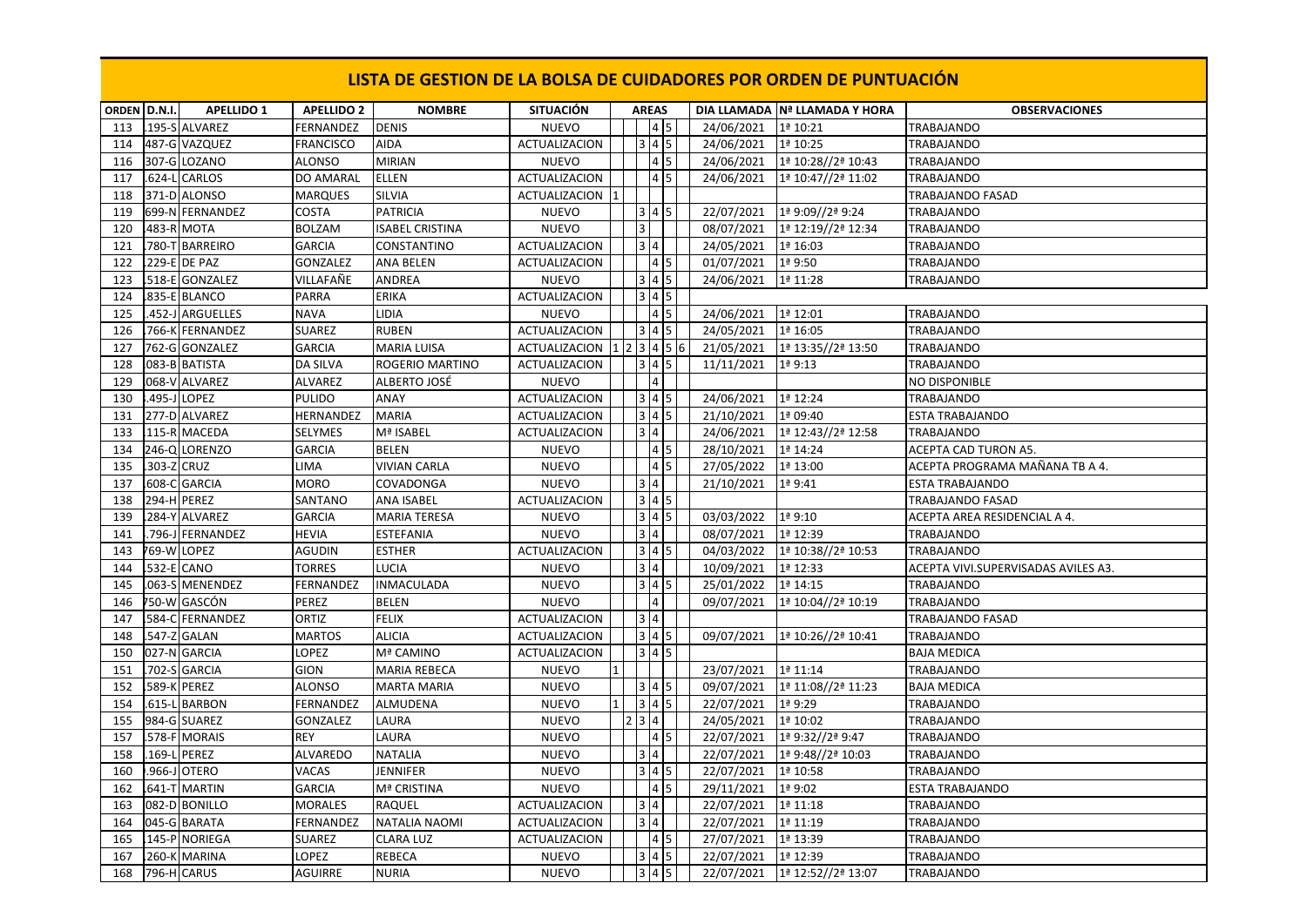| ORDEN D.N.I. |             | <b>APELLIDO 1</b>     | <b>APELLIDO 2</b> | <b>NOMBRE</b>         | <b>SITUACIÓN</b>     | <b>AREAS</b>             |                         |    |            | DIA LLAMADA Nª LLAMADA Y HORA | <b>OBSERVACIONES</b>                   |
|--------------|-------------|-----------------------|-------------------|-----------------------|----------------------|--------------------------|-------------------------|----|------------|-------------------------------|----------------------------------------|
| 169          |             | 937-A ROZADA          | <b>GUTIERREZ</b>  | <b>ANA ISABEL</b>     | <b>ACTUALIZACION</b> |                          | 4 5                     |    | 22/07/2021 | 1ª 13:08                      | <b>TRABAJANDO</b>                      |
| 171          |             | 429-L LOPEZ           | <b>ANTOMIL</b>    | LUCIA                 | <b>NUEVO</b>         | $\overline{\mathcal{L}}$ |                         |    | 10/06/2022 | 1ª 10:06                      | ACEPTA U.R. CANGAS A 2,                |
| 172          |             | 517-M BAUTISTA        | <b>SUAREZ</b>     | <b>PATRICIA</b>       | <b>ACTUALIZACION</b> |                          | 4 5                     |    | 03/08/2021 | 1ª 09:50//2ª 10:05            | TRABAJANDO                             |
| 173          |             | 104-Z GONZALEZ        | GONZALEZ          | YUREMA                | <b>NUEVO</b>         |                          | $4 \overline{5}$        |    | 22/07/2021 | 1ª 13:22                      | TRABAJANDO                             |
| 174          |             | 642-V DE LA UZ        | <b>MARTINEZ</b>   | <b>JESSICA</b>        | <b>NUEVO</b>         |                          | $4\overline{5}$         |    | 07/03/2022 | 1ª 9:02                       | ACEPTA AREA RESIDENCIAL A 4.           |
| 175          |             | .370-X CARREÑO        | VALDÉS            | LUCIA                 | <b>ACTUALIZACION</b> |                          | $3 \mid 4 \mid 5$       |    | 22/07/2021 | 1ª 13:24                      | <b>TRABAJANDO</b>                      |
| 176          |             | .061-J GONZALEZ       | <b>ALISENTE</b>   | LORENA                | <b>ACTUALIZACION</b> | $\overline{3}$ 4         |                         |    | 22/07/2021 | 1ª 13:25                      | <b>TRABAJANDO</b>                      |
| 178          |             | .519-P MARIÑO         | VALDÉS            | YOLANDA               | <b>NUEVO</b>         |                          | $\overline{4}$          |    | 29/03/2022 | 1ª 13:36                      | ACEPTA AREA RESIDENCIAL A 4.           |
| 180          |             | .726-K FERNANDEZ      | <b>ROBLES</b>     | <b>JOSE RAMON</b>     | ACTUALIZACION        |                          |                         |    |            |                               |                                        |
| 182          |             | 143-W ALONSO          | <b>FERNANDEZ</b>  | AMAYA                 | <b>NUEVO</b>         |                          |                         |    | 25/05/2022 | 1ª 12:35                      | <b>ESTA TRABAJANDO</b>                 |
| 183          |             | 994-M GONZALEZ        | FERNANDEZ         | YOVANA                | <b>NUEVO</b>         |                          | 3 4                     |    | 22/07/2021 | 1ª 14:14//2ª 14:29            | TRABAJANDO                             |
| 186          |             | .084-X TEJADA         | <b>TORRES</b>     | <b>NOELIA</b>         | <b>NUEVO</b>         |                          | $\overline{\mathbf{4}}$ |    | 17/11/2021 | 1ª 13:09//2ª 13:24            | <b>TRABAJANDO</b>                      |
| 187          |             | 538-M SANCHEZ         | <b>GARCIA</b>     | <b>ISABEL</b>         | <b>NUEVO</b>         | 3 4                      |                         |    | 22/07/2021 | 1ª 14:40//2ª 14:55            | <b>TRABAJANDO</b>                      |
| 190          |             | .365-Y PEREZ          | LOPEZ             | <b>MARIA MERCEDES</b> | <b>NUEVO</b>         |                          |                         |    | 25/05/2022 | 1ª 12:39//2ª 12:54            | ESTA TRABAJANDO                        |
| 191          |             | 963-H INESTAL         | <b>SIMON</b>      | <b>SEILA</b>          | <b>ACTUALIZACION</b> |                          |                         | I5 | 20/06/2022 | 1ª12:23                       | CAUSA FUERZA MAYOR                     |
| 193          |             | 124-M ESPINA          | VELA              | Mª CONCEPCIÓN         | <b>NUEVO</b>         | 3 4                      |                         |    | 23/07/2021 | 1ª 13:23                      | TRABAJANDO                             |
| 194          |             | 294-X ALVAREZ         | <b>TORGA</b>      | <b>MARIA ELENA</b>    | <b>ACTUALIZACION</b> |                          | $\overline{\mathbf{4}}$ |    | 03/12/2021 | 1ª 12:50                      | <b>TRABAJANDO</b>                      |
| 195          | $.910 - Z$  | <b>FERNANDEZ</b>      | <b>RODRIGUEZ</b>  | LUIS FERNANDO         | <b>NUEVO</b>         | $1 \ 2 \ 3 \ 4 \ 5$      |                         | 6  | 13/06/2022 | 1ª 9:08                       | ACEPTA PROGRAMA MAÑANA TB A 4.         |
| 196          |             | 304-P MOLANO          | ARTACHO           | <b>NICOLE</b>         | <b>NUEVO</b>         | 3 4                      |                         |    | 26/05/2022 | 1ª 12:22                      | ESTA TRABAJANDO                        |
| 198          |             | 850-P MONTERO         | <b>SUAREZ</b>     | <b>DAVID</b>          | <b>NUEVO</b>         |                          | $4\overline{5}$         |    | 20/06/2022 | 1ª12:21//12:36                | NO RESPONDE PENDIENTE JUSTIFICAR       |
| 199          |             | 744-R DEL OSO         | FERNANDEZ         | LUISA MARIA           | <b>NUEVO</b>         | 3 4                      |                         |    | 22/11/2021 | 1ª 10:27                      | <b>TRABAJANDO</b>                      |
| 201          |             | 587-K GARCIA          | <b>GARCIA</b>     | PILAR                 | <b>NUEVO</b>         | $\overline{3}$           |                         |    | 18/08/2021 | 1ª 09:00//2ª 09:15            | <b>TRABAJANDO</b>                      |
| 203          | 267-H OLAIZ |                       | <b>GARCIA</b>     | <b>BEATRIZ</b>        | <b>ACTUALIZACION</b> | 3 4                      |                         |    | 03/08/2021 | 1ª 13:45// 2º 14:00           | <b>TRABAJANDO</b>                      |
| 205          |             | 159-C FERNANDEZ       | ALONSO            | <b>EVA</b>            | <b>NUEVO</b>         |                          | 3 4                     |    | 04/08/2021 | 1ª 09:10//2ª 09:25            | TRABAJANDO                             |
| 206          | $.643 - L$  | <b>CASAPRIMA</b>      | <b>GONZALEZ</b>   | CRISTINA              | <b>ACTUALIZACION</b> | $3 \mid 4$               |                         |    | 05/08/2021 | 1ª 09:00                      | TRABAJANDO                             |
| 208          |             | .899-J PEREZ          | <b>MENDEZ</b>     | <b>TATIANA</b>        | <b>NUEVO</b>         |                          | $345$                   |    | 04/08/2021 | 1ª 10:45                      | <b>ESTA TRABAJANDO</b>                 |
| 210          |             | 648-A CORUJO          | <b>RODRIGUEZ</b>  | SUSANA                | <b>NUEVO</b>         |                          | $345$                   |    | 22/02/2022 | 1ª 9:55                       | ACEPTA VIV.SUPERVISADAS LADA A 5.      |
| 211          |             | 471-B MARTINEZ        | ARIAS             | CAROLINA              | <b>NUEVO</b>         |                          | $4\overline{5}$         |    | 01/12/2021 | 1ª 10:27//2ª 10:42            | <b>ESTA TRABAJANDO</b>                 |
| 212          |             | 546-E LOPEZ           | LOPEZ             | <b>ALBERTO</b>        | <b>NUEVO</b>         |                          | $\overline{4}$ 5        |    | 20/06/2022 | 1ª12:41                       | ACEPTA AREA RESIDENCIAL A 4.           |
| 213          |             | 586-R ALVAREZ         | MIER              | MARÍA                 | <b>NUEVO</b>         |                          | $\overline{4}$          |    | 04/08/2021 | 1ª 11:55                      | TRABAJANDO                             |
| 218          |             | 282-R SANCHEZ         | <b>MARTIN</b>     | ANA BELEN             | <b>ACTUALIZACION</b> | 3 4                      |                         |    | 04/08/2021 | 1ª 14:25                      | <b>TRABAJANDO</b>                      |
| 219          |             | <b>547-M BAUTISTA</b> | MARTINEZ          | CARLOTA               | <b>NUEVO</b>         |                          |                         |    | 25/05/2022 | 1ª 12:56//2ª 13:11            | <b>BAJA MEDICA</b>                     |
| 223          |             | .630-E ALVAREZ        | MARTINEZ          | MANUEL                | <b>NUEVO</b>         |                          | $345$                   |    | 19/10/2021 | 1ª 10:00                      | ACEPTA PISO TUTELADO A 3.              |
| 224          |             | 302-Q MEDIO           | PEREZ             | ANA                   | <b>ACTUALIZACION</b> |                          | $345$                   |    | 17/08/2021 | 1ª 11:30//2ª 11:45            | <b>TRABAJANDO</b>                      |
| 227          |             | 737-S GARCIA          | <b>QUINTANA</b>   | CRISTINA              | <b>NUEVO</b>         |                          |                         | 5  | 01/12/2021 | 1ª 10:45                      | <b>BAJA MEDICA</b>                     |
| 228          |             | 555-B GARCIA          | <b>GAMONAL</b>    | Mª JOSEFA             | <b>NUEVO</b>         |                          |                         |    | 25/05/2022 | 1ª 13:13//2ª 13:28            | <b>COMUNICA INTERES</b>                |
| 230          |             | 289-D FERNANDEZ       | LOPEZ             | SONIA MARIA           | <b>NUEVO</b>         |                          |                         |    | 25/05/2022 | 1ª 13:30                      | ESTA TRABAJANDO                        |
| 232          |             | 156-A FERNANDEZ       | ORTIZ             | VERONICA              | <b>NUEVO</b>         |                          | $4\overline{5}$         |    | 27/05/2022 | 1ª 13:40                      | <b>BAJA MEDICA</b>                     |
| 233          |             | 965-V BERDAYES        | VILLAMOR          | Mª DE LOS ANGELES     | <b>NUEVO</b>         |                          |                         | 6  | 15/06/2022 | 1ª 10:21//2ª 10:36            | <b>ESTA TRABAJANDO</b>                 |
| 237          |             | .246-L VIERU          | <b>BULIGA</b>     | ZINOVIA               | <b>NUEVO</b>         |                          |                         | l5 | 01/12/2021 | 1ª 10:48                      | CAUSA FUERZA MAYOR                     |
| 238          |             | 313-A SUAREZ          | LOPEZ             | CARMEN MARIA          | <b>NUEVO</b>         | 3 4                      |                         |    | 18/08/2021 | 1ª 09:15//2ª 09:30            | TRABAJANDO                             |
| 240          |             | 298-E SANCHEZ         | <b>HUERTA</b>     | <b>Mª VICTORIA</b>    | <b>NUEVO</b>         | 3                        |                         |    | 18/08/2021 | 1ª 09:30//2ª 09:45            | ACEPTA VIVIENDA SUPERVISADA AVILÉS A3. |
| 241          |             | 091-N SANCHEZ         | <b>MEZA</b>       | NIMIA DIANA           | <b>NUEVO</b>         |                          | $4\overline{5}$         |    | 23/08/2021 | 1ª 13:20                      | <b>BAJA MEDICA</b>                     |
|              |             |                       |                   |                       |                      | lз                       |                         |    |            |                               |                                        |
| 243          |             | <b>363-W GARCIA</b>   | <b>RODRIGUEZ</b>  | MANUEL                | <b>NUEVO</b>         |                          |                         |    | 24/11/2021 | 1ª 12:00                      | <b>ESTA TRABAJANDO</b>                 |
| 244          |             | 120-P FERNANDEZ       | <b>CUETOS</b>     | VANESA                | <b>NUEVO</b>         |                          | $3   4   5$             |    | 23/08/2021 | 1ª 13:47                      | <b>TRABAJANDO</b>                      |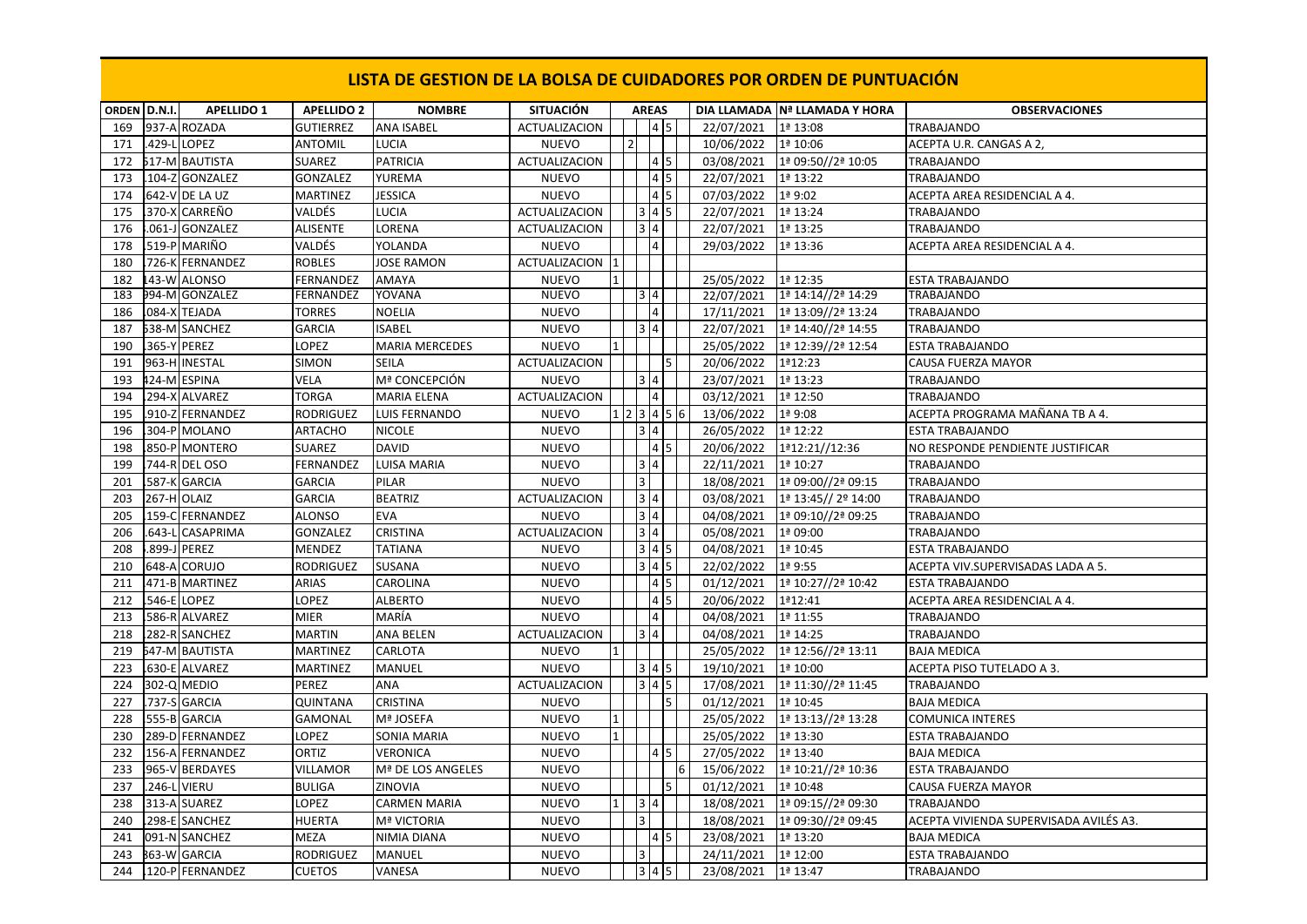| ORDEN D.N.I. |             | <b>APELLIDO 1</b>              | <b>APELLIDO 2</b>          | <b>NOMBRE</b>                         | <b>SITUACIÓN</b>                |              |                          |                     |                    |     |                          | DIA LLAMADA Nª LLAMADA Y HORA | <b>OBSERVACIONES</b>                             |
|--------------|-------------|--------------------------------|----------------------------|---------------------------------------|---------------------------------|--------------|--------------------------|---------------------|--------------------|-----|--------------------------|-------------------------------|--------------------------------------------------|
| 245          |             | 270-M CONSUEGRA                | CUETO                      | PAULA                                 | <b>ACTUALIZACION</b>            |              |                          | <b>AREAS</b><br>3 4 |                    |     | 15/06/2022               | 1ª 9:02                       | ACEPTA VIVIENDAS SUPERVISADAS AVILES A 3.        |
|              |             | 251-A FERNANDEZ                |                            |                                       | <b>NUEVO</b>                    |              |                          | $\vert 4 \vert 5$   |                    |     |                          |                               |                                                  |
| 246<br>247   |             | 352-A MENDEZ                   | LORENCES                   | <b>EVA MARIA</b><br><b>MARTA</b>      |                                 |              | l3                       |                     |                    |     |                          | 1ª 12:31                      | ESTA TRABAJANDO                                  |
| 248          |             |                                | PARRONDO<br><b>CHILLON</b> | ANDREA                                | <b>NUEVO</b><br><b>NUEVO</b>    |              |                          | $3   4   5$         |                    |     | 24/11/2021               |                               | <b>ESTA TRABAJANDO</b><br><b>ESTA TRABAJANDO</b> |
|              |             | 528-Y MENENDEZ                 |                            |                                       | <b>NUEVO</b>                    |              |                          | 4                   |                    |     | 24/11/2021               | 1ª 12:34<br>$1a$ 9:57         |                                                  |
| 249          |             | 978-A MARQUES                  | SALGADO                    | PAULA                                 |                                 |              |                          | $3\overline{4}$     |                    |     | 31/05/2022               |                               | ACEPTA AREA RESIDENCIAL A 4.                     |
| 251          |             | .510-T GARCIA                  | <b>BLANCO</b>              | ELISA NATIVIDAD                       | <b>ACTUALIZACION</b>            |              | $\overline{\phantom{0}}$ |                     |                    |     | 24/11/2021               | 1ª 12:39                      | <b>ESTA TRABAJANDO</b>                           |
| 252          | .969-C DIAZ | 997-B FERNANDES                | RODRIGUEZ<br>COSTA         | <b>MARIA YOLANDA</b><br><b>SILVIA</b> | <b>NUEVO</b><br><b>NUEVO</b>    |              |                          | 3 4 5               |                    |     |                          | 1ª 13:01//2ª 13:16            |                                                  |
| 254<br>255   |             | 881-Q GOMEZ                    | CAMACHO                    | SILVIA                                | <b>NUEVO</b>                    |              | l3                       |                     |                    |     | 24/11/2021<br>24/11/2021 | 1ª 13:15                      | <b>ESTA TRABAJANDO</b><br><b>ESTA TRABAJANDO</b> |
|              |             |                                |                            |                                       |                                 |              |                          | $3 \mid 4 \mid 5$   |                    |     |                          |                               |                                                  |
| 256<br>258   |             | 562-B GARCIA<br>503-E MENENDEZ | LOPEZ<br>RIONDA            | AMPARO ZULIMA<br><b>MONICA</b>        | ACTUALIZACION 1<br><b>NUEVO</b> |              |                          | 4                   |                    |     | 11/01/2022               | 1ª 12:36                      | <b>ESTA TRABAJANDO</b>                           |
|              |             |                                |                            |                                       |                                 |              |                          |                     |                    |     | 09/12/2021               | 1ª 11:52//2ª 12:07            | <b>ESTA TRABAJANDO</b>                           |
| 260          |             | 3019S FERNANDEZ                | MENENDEZ                   | ANA MARIA                             | <b>NUEVO</b>                    |              |                          |                     |                    |     | 25/05/2022               | 1ª 13:32                      | ACEPTA VIVIENDAS SUPERVISADA LUARCA A 1.         |
| 262          |             | 967-A CERDÁ                    | <b>PASTOR</b>              | <b>BLANCA PILAR</b>                   | <b>NUEVO</b>                    |              |                          | 3 4                 | 3   4   5   6      |     | 28/03/2022               | 1ª 11:09                      | <b>BAJA MEDICA</b>                               |
| 267          |             | 475-P IZQUIERDO                | <b>RUBIO</b>               | <b>ALICIA</b>                         | <b>NUEVO</b>                    |              |                          |                     |                    |     | 24/11/2021               | 1ª 14:36                      | <b>BAJA MEDICA</b>                               |
| 268          |             | .928-F FERRERIA                | <b>GARCIA</b>              | CARMEN CLEMENTINA                     | <b>NUEVO</b>                    |              |                          |                     |                    |     |                          |                               |                                                  |
| 270          |             | .496-S BOUSOÑO                 | LEDO                       | TAMARA                                | <b>NUEVO</b>                    |              |                          |                     |                    |     |                          |                               |                                                  |
| 272          |             | 812-D IZAGUIRRE                | VILLEGAS                   | PAULA                                 | <b>NUEVO</b>                    |              |                          | 3 4 5               |                    |     | 24/11/2021               | 1ª 14:42//2ª 14:57            | <b>ESTA TRABAJANDO</b>                           |
| 276          |             | 699-Q IGLESIAS                 | PRIETO                     | SONIA MARIA                           | <b>NUEVO</b>                    |              |                          | $345$               |                    |     | 25/11/2021               | $1a$ 9:40                     | <b>TRABAJANDO</b>                                |
| 277          |             | 355-F JUAN                     | SEGRELLES                  | <b>PATRICIA</b>                       | <b>NUEVO</b>                    |              |                          | $\overline{4}$      |                    |     | 12/08/2021               | 1ª 10:20                      | TRABAJANDO                                       |
| 278          |             | 629-G ALMEIDA                  | <b>RODRIGUEZ</b>           | <b>FRANCISCO JAVIER</b>               | <b>NUEVO</b>                    |              |                          |                     | 1 2 3 4 5 6        |     | 12/08/2021               | 1ª 10:25                      | TRABAJANDO                                       |
| 287          |             | .876-S FERNANDEZ               | GOMEZ                      | <b>MARIA ELENA</b>                    | <b>NUEVO</b>                    |              |                          | 3 4 5               |                    |     | 29/11/2021               | 1ª 12:51//2ª 13:06            | <b>ESTA TRABAJANDO</b>                           |
| 288          |             | 485-T GARCIA                   | MENENDEZ                   | ADELA                                 | <b>NUEVO</b>                    |              |                          | 4                   |                    |     | 09/12/2021               | 1ª 14:15                      | <b>BAJA MEDICA</b>                               |
| 293          |             | 026-A LOPEZ                    | GARCIA                     | PRESCILYA KARENT                      | <b>NUEVO</b>                    |              |                          | $\overline{4}$ 5    |                    |     | 09/12/2021               | 1ª 14:20                      | <b>ESTA TRABAJANDO</b>                           |
| 295          |             | 475-Q MENDEZ                   | RODRIGUEZ                  | CRISTINA                              | <b>NUEVO</b>                    | $\mathbf{1}$ | 3                        |                     |                    |     | 29/11/2021               | 1ª 13:44//2ª 13:59            | ESTA TRABAJANDO                                  |
| 296          |             | 975-F GARCIA                   | <b>RODRIGUEZ</b>           | <b>EVA</b>                            | <b>NUEVO</b>                    |              | $\vert$ <sub>3</sub>     |                     |                    |     | 29/11/2021               | 1ª 14:04                      | <b>ESTA TRABAJANDO</b>                           |
| 297          |             | 324-T CHAMIZO                  | COLERO                     | CARLOS                                | <b>NUEVO</b>                    |              | Iз                       |                     |                    |     | 29/11/2021               | 1ª 14:06                      | ESTA TRABAJANDO                                  |
| 299          |             | 624-R MONTEIRO                 | RODRIGUEZ                  | SHEILA                                | <b>NUEVO</b>                    |              | 3                        |                     |                    |     | 29/11/2021               | 1ª 14:10                      | ESTA TRABAJANDO                                  |
| 304          |             | 496-G MARTINEZ                 | ARAGON                     | CONSTANTINO                           | <b>NUEVO</b>                    |              |                          | 4                   |                    |     | 21/12/2021               | 1ª 10:10                      | <b>ESTA TRABAJANDO</b>                           |
| 305          |             | 836-Q HERNANDEZ                | <b>BRITO</b>               | <b>PRISCILA</b>                       | <b>NUEVO</b>                    |              |                          | 3 4                 |                    |     | 29/11/2021               | 1ª 14:17                      | ESTA TRABAJANDO                                  |
| 306          |             | 361-B GARCIA                   | FERNANDEZ                  | <b>Mª ANTONIA</b>                     | <b>NUEVO</b>                    |              |                          |                     | 15                 |     | 13/12/2021               | 1ª 10:20                      | ESTA TRABAJANDO                                  |
| 308          |             | 261-F ROLDAN                   | RODRIGUEZ                  | MONTSERRAT                            | <b>NUEVO</b>                    |              |                          | 1 2 3 4 5           |                    | - 6 | 12/08/2021               | 1ª 10:50                      | TRABAJANDO                                       |
| 309          |             | 744-W NIETO                    | GONZALEZ                   | <b>MARTA</b>                          | <b>NUEVO</b>                    |              |                          | 4 5                 |                    |     | 09/12/2021               | 1ª 15:00                      | <b>ESTA TRABAJANDO</b>                           |
| 311          |             | 532-F GONZALEZ                 | GARCIA                     | ROSA MARIA                            | <b>NUEVO</b>                    |              |                          | $\overline{4}$      | I5                 |     | 09/12/2021               | 1ª 16:11//2ª 16:26            | <b>ESTA TRABAJANDO</b>                           |
| 312          |             | 328-B MARTINEZ                 | ALVAREZ                    | ROSA MARIA                            | <b>NUEVO</b>                    |              |                          | 4 5                 |                    |     | 09/12/2021               | 1ª 16:27                      | <b>ESTA TRABAJANDO</b>                           |
| 313          |             | .546-J FERNANDEZ               | SANCHEZ                    | NESTOR                                | <b>ACTUALIZACION</b>            |              |                          | $3   4   5$         |                    |     |                          |                               | TRABAJANDO FASAD                                 |
| 314          |             | 756-C IGLESIAS                 | LOPEZ                      | <b>VICTORIA</b>                       | <b>NUEVO</b>                    |              |                          |                     | 1 2 3 4 5 6        |     | 29/11/2021               | 1ª 14:51//2ª 15:06            | ESTA TRABAJANDO                                  |
| 315          |             | .236-T PASTRANA                | CABELLO                    | <b>MARIA</b>                          | <b>NUEVO</b>                    |              |                          | 3 4                 |                    |     | 21/06/2022               | 1ª 9:40//2ª 9:55              | ESTA TRABAJANDO                                  |
| 316          |             | 703-H AFONSO                   | <b>AYORA</b>               | <b>CHRISTIAN</b>                      | <b>NUEVO</b>                    |              |                          |                     | $1$  2  3  4  5  6 |     | 29/11/2021               | 1ª 16:03//2ª 16:18            | ESTA TRABAJANDO                                  |
| 318          |             | .670-Y BIZARRO                 | <b>BUSTELO</b>             | CRISTINA                              | <b>NUEVO</b>                    |              |                          | $4\overline{5}$     |                    |     | 09/12/2021               | 1ª 16:29                      | <b>ESTA TRABAJANDO</b>                           |
| 320          |             | .065-E ESCOBAR                 | ALEGRE                     | ALEJANDRO DANIEL                      | <b>NUEVO</b>                    |              | l3                       |                     |                    |     | 17/01/2022               | 1ª11:23                       | <b>ESTA TRABAJANDO</b>                           |
| 321          |             | 694-B MENDEZ                   | MOREIRA                    | <b>EVA</b>                            | <b>NUEVO</b>                    |              | 3                        |                     |                    |     | 29/11/2021               | 1ª 16:42                      | <b>ESTA TRABAJANDO</b>                           |
| 322          |             | 268-B DEL BOSQUE               | <b>MORENO</b>              | MARIA EUGENIA                         | <b>NUEVO</b>                    |              |                          |                     | 15                 |     | 01/04/2022               | 1º 9:02//2ª 9:17              | <b>ESTA TRABAJANDO</b>                           |
| 323          |             | 397-C GARCIA                   | ANES                       | <b>SILVIA</b>                         | <b>NUEVO</b>                    |              |                          |                     |                    |     |                          |                               |                                                  |
| 325          |             | 217-D CANCIO                   | TOIMIL                     | MARIA ESTHER                          | <b>NUEVO</b>                    |              |                          |                     | 5                  |     | 13/12/2021 1ª 10:26      |                               | <b>BAJA MEDICA</b>                               |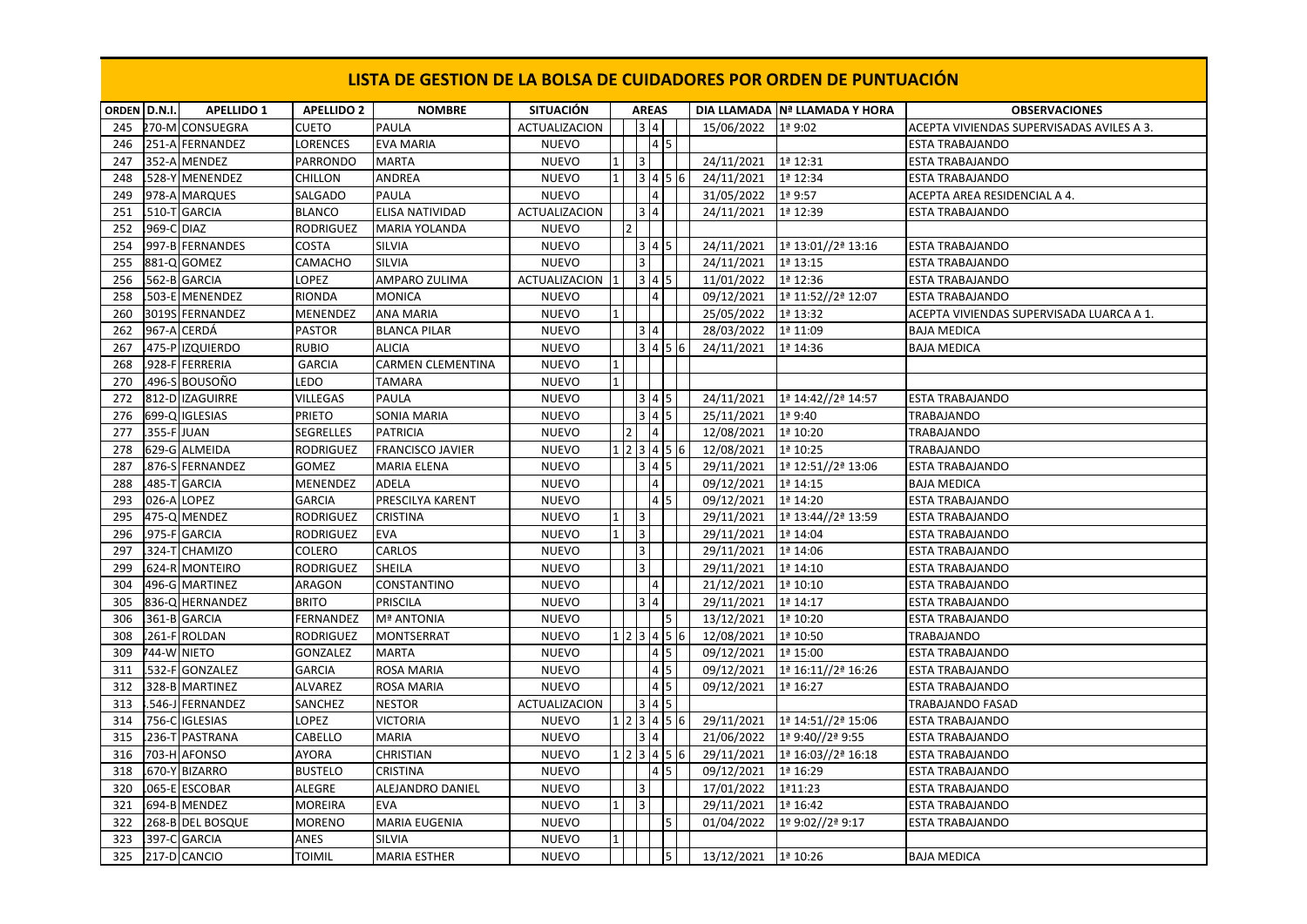**ORDEN D.N.I. APELLIDO 1 APELLIDO 2 NOMBRE SITUACIÓN DIA LLAMADA Nª LLAMADA Y HORA OBSERVACIONES AREAS** 

| 24             |             | .766-S QUIRANTES     | GIL              | JENNIFER              | ACTUALIZACION        |           |   | 3 4                    |                    | 26/04/2021 | 1ª 16:19            | NO JUSTIFICA, PASA ULTIMO LUGAR        |
|----------------|-------------|----------------------|------------------|-----------------------|----------------------|-----------|---|------------------------|--------------------|------------|---------------------|----------------------------------------|
| 72             |             | .980-J GONZALEZ      | <b>NGUYEN</b>    | RAUL                  | <b>ACTUALIZACION</b> |           |   | $\vert$ 4              |                    | 10/05/2021 | 1ª 16:45            | NO JUSTIFICA, PASA ULTIMO LUGAR        |
| 78             |             | 180-C BLANCO         | <b>IGLESIAS</b>  | <b>GRACIELA</b>       | <b>NUEVO</b>         |           |   | $\vert 4 \vert 5$      |                    | 10/05/2021 | 1ª 17:26            | NO JUSTIFICA, PASA ULTIMO LUGAR        |
| 63             |             | .746-S CASTIÑEIRAS   | GAY              | <b>MARIA MERCEDES</b> | <b>ACTUALIZACION</b> |           | 3 |                        |                    | 12/05/2021 | 1ª 9:16//2ª9:31     | NO JUSTIFICA, PASA ULTIMO LUGAR        |
| 89             | 629-D BOIX  |                      | SANCHEZ          | <b>GRACIELA</b>       | ACTUALIZACION 1      |           |   | $\sqrt{3}$ 4 5         |                    | 12/05/2021 | 1ª 13:31            | NO JUSTIFICA, PASA ULTIMO LUGAR        |
| 94             | 285-X DINIZ |                      | <b>MARQUES</b>   | JOYCE JORDANA         | <b>NUEVO</b>         |           |   | 3 4                    |                    | 12/05/2021 | 1ª 14:33//2ª 14:48  | NO JUSTIFICA, PASA ULTIMO LUGAR        |
| 96             |             | .697-L CUERVO        | <b>BOLAÑOS</b>   | <b>MIRIAN</b>         | <b>NUEVO</b>         |           |   | 3 4                    |                    | 13/05/2021 | 1ª 9:50//2ª 10:05   | NO JUSTIFICA, PASA ULTIMO LUGAR        |
| $\overline{4}$ |             | .395-Z NAREDO        | LLAVONA          | Mª TERESA             | <b>ACTUALIZACION</b> |           |   | $\overline{4}$         |                    | 19/05/2021 | 1ª 9:02//2ª 9:17    | PASA ULTIMO LUGAR, BASE 9,6, D         |
| 97             |             | 138-A PRIETO         | <b>GARCIA</b>    | <b>JENNIFER</b>       | <b>NUEVO</b>         |           |   | $\overline{4}$         |                    | 14/05/2021 | 1ª 12:28            | NO JUSTIFICA, PASA ULTIMO LUGAR        |
| 100            |             | 527-C CUETO          | CASTILLO         | JESSICA               | <b>ACTUALIZACION</b> |           |   | $\sqrt{4}$             |                    | 14/05/2021 | 1ª 12:30//2ª 12:45  | NO JUSTIFICA, PASA ULTIMO LUGAR        |
| 103            |             | .741-Z FERNANDEZ     | GOMEZ            | <b>MARIA LUISA</b>    | <b>NUEVO</b>         |           |   |                        | 1 2 3 4 5 6        | 21/05/2021 |                     | NO JUSTIFICA, PASA ULTIMO LUGAR        |
| 140            |             | .177-E INFANZON      | ANES             | LAURA                 | <b>NUEVO</b>         |           |   |                        | 1 2 3 4 5 6        | 21/05/2021 | 1ª 13:53//2ª 14:08  | NO JUSTIFICA, PASA ULTIMO LUGAR        |
| 142            |             | 579-G PRADO          | <b>MONTERO</b>   | OLAYA                 | <b>NUEVO</b>         |           |   |                        | $1$  2  3  4  5  6 | 21/05/2021 | 1ª 14:09            | NO JUSTIFICA, PASA ULTIMO LUGAR        |
| 170            |             | 151-R BLANCO         | PEREZ            | ALBA                  | <b>NUEVO</b>         | 1 2 3 4 5 |   |                        | 6                  | 31/05/2021 | 1ª 12:52            | NO JUSTIFICA, PASA ULTIMO LUGAR        |
| 74             |             | 269-Q SUAREZ         | GONZALEZ         | PAMELA                | <b>NUEVO</b>         |           |   | $\overline{4}$         |                    | 15/06/2021 | 1ª 14:10//2ª 14:25  | PASA ULTIMO LUGAR, BASE 9,6,D          |
| 132            |             | .638-Y MAGALLON      | <b>HURLEY</b>    | <b>MARIA CEARA</b>    | <b>NUEVO</b>         |           |   | $345$                  |                    | 24/06/2021 | 1ª 12:30//2ª 12:45  | NO JUSTIFICA, PASA ULTIMO LUGAR        |
| 136            |             | .942-T BOLAÑO        | PEREZ            | <b>NATALIA</b>        | <b>NUEVO</b>         |           |   | 3 4                    |                    | 01/07/2021 | 1ª 10:06//2ª 10:21  | PASA ULTIMO LUGAR, ACEPTA Y RECHAZA    |
| 112            |             | .120-S RODRIGUEZ     | PEREZ            | ALBA                  | <b>NUEVO</b>         |           |   | 3 4                    |                    | 08/07/2021 | $1a$ 9:38           | PASA ULTIMO LUGAR, ACEPTA Y RECHAZA    |
| 115            |             | 677-K BUENO          | FERNANDEZ        | <b>BLANCA ESTHER</b>  | <b>NUEVO</b>         |           | 3 |                        |                    | 21/06/2022 | 1ª10:06             | ACEPTA VIVIENDAS SUPERVISADAS AREA 3   |
| 159            |             | .029-X MARCOS        | <b>DIEGO</b>     | TANIA                 | <b>ACTUALIZACION</b> |           |   | 4                      |                    | 22/07/2021 | 1ª10:34//2 10:49    | NO JUSTIFICA, PASA ULTIMO LUGAR        |
| 161            |             | 570-Y CARRETERO      | SEVILLA          | <b>MERCEDES</b>       | <b>NUEVO</b>         |           |   | $\overline{4}$         |                    | 22/07/2021 | 1ª 11:01//2ª11:16   | NO JUSTIFICA, PASA ULTIMO LUGAR        |
| 153            |             | 023-H GRAÑA          | BURGAÑA          | <b>LAURA ROSA</b>     | <b>NUEVO</b>         |           |   | 3 4                    |                    | 02/08/2021 | 1ª 14:25            | RECHAZA OFRECIMIENTO PASA ULTIMO LUGAR |
| 85             |             | 794-D PRADO          | <b>SUAREZ</b>    | MARÍA ESTRELLA        | <b>NUEVO</b>         |           |   | $\overline{4}$         |                    | 02/08/2021 | 1ª 13:30// 2º 13:45 | NO JUSTIFICA, PASA ULTIMO LUGAR        |
| 222            |             | 691-G BUENO          | MESA             | Mª ALEJANDRA          | <b>NUEVO</b>         |           |   | $\overline{4}$         |                    | 09/08/2021 | 1ª 11:30//2ª 11:45  | NO CONTESTA PENDIENTE DE JUSTIFICAR    |
| 192            |             | <b>345-W SANCHEZ</b> | LOZANO           | JORGE                 | <b>NUEVO</b>         |           |   | $3  4  5$              |                    | 03/08/2021 | $1a$ 10:05//        | NO JUSTIFICA, PASA ULTIMO LUGAR        |
| 202            |             | 956-K SUAREZ         | ARDUENGO         | SARA                  | <b>NUEVO</b>         |           |   |                        | $3 \ 4 \ 5 \ 6$    | 03/08/2021 | 1ª 13:30// 2º 13:45 | NO JUSTIFICA, PASA ULTIMO LUGAR        |
| 204            |             | 653-N SUAREZ         | <b>ACEBAL</b>    | AIDA                  | <b>NUEVO</b>         |           |   | $\overline{3}$  4      |                    | 04/08/2021 | 1ª 09:10            | NO JUSTIFICA, PASA ULTIMO LUGAR        |
| 284            |             | BASAÑEZ              | <b>BILBAO</b>    | TXABER                | <b>NUEVO</b>         |           |   |                        | $1$  2  3  4  5  6 | 12/08/2021 |                     | RECHAZA OFRECIMIENTO PASA ULTIMO LUGAR |
| 285            |             | 169-V GONZALEZ       | <b>GONZALEZ</b>  | ANA BELEN             | <b>NUEVO</b>         | 1 2 3 4 5 |   |                        | 6                  | 12/08/2021 | 10:30               | RECHAZA OFRECIMIENTO PASA ULTIMO LUGAR |
| 214            |             | .703-F DELGADO       | FERNANDEZ        | VANESA                | <b>NUEVO</b>         |           |   | 4 5                    |                    | 04/08/2021 | 1ª 11:55//2ª 12:10  | NO JUSTIFICA, PASA ULTIMO LUGAR        |
| 215            |             | .009-T NUÑEZ         | <b>FIUZA</b>     | MARIA DO CARME        | <b>NUEVO</b>         |           |   | $\overline{4}$         |                    | 04/08/2021 | 1ª 12:15//          | NO JUSTIFICA, PASA ULTIMO LUGAR        |
| 217            |             | 668-N VELASCO        | LLANO            | PATRICIA MARIA        | <b>ACTUALIZACION</b> |           |   | 3 4                    |                    | 04/08/2021 | 1ª 14:05//2ª 14:20  | NO JUSTIFICA, PASA ULTIMO LUGAR        |
| 225            |             | 184-R GONZALEZ       | FERNANDEZ        | <b>MONICA</b>         | <b>NUEVO</b>         |           |   | $\sqrt{4}$             |                    | 05/08/2021 | 1ª 11:00//2ª 11:30  | NO JUSTIFICA, PASA ULTIMO LUGAR        |
| 207            |             | 349-R GARCIA         | LOREDO           | <b>CARMEN SUSANA</b>  | <b>NUEVO</b>         |           |   | 3 4                    |                    | 04/08/2021 | 1ª 10:00            | NO JUSTIFICA, PASA ULTIMO LUGAR        |
| 209            |             | 706-N MENDIOLA       | <b>MARTINEZ</b>  | <b>SILVIA</b>         | <b>NUEVO</b>         |           |   | $\vert$ 4              |                    | 09/08/2021 | 1ª 10:45//2ª 11:00  | NO JUSTIFICA, PASA ULTIMO LUGAR        |
| 229            |             | 845-E GARCIA         | VALLEJO          | CRISTINA              | <b>NUEVO</b>         |           |   |                        | 1 2 3 4 5 6        | 12/08/2021 | 1ª 09:10//2ª 09:25  | NO JUSTIFICA, PASA ULTIMO LUGAR        |
| 231            |             | 454-J MARTINEZ       | QUILEZ           | <b>VIOLETA</b>        | <b>NUEVO</b>         |           |   | $345$                  |                    | 12/08/2021 | 1ª 09:30//2ª 09:45  | NO JUSTIFICA, PASA ULTIMO LUGAR        |
| 261            |             | 897-R GONZALEZ       | LOPEZ-FDEZ.      | ZARA REGINA           | ACTUALIZACION        |           |   |                        | 123456             | 12/08/2021 | 1ª 09:50            | NO JUSTIFICA, PASA ULTIMO LUGAR        |
| 234            |             | <b>901-K GIRON</b>   | MENDOZA          | <b>MARIA CELESTE</b>  | <b>NUEVO</b>         |           |   | $4\overline{5}$        |                    | 12/08/2021 | 1ª 10:35//2ª 10:50  | NO JUSTIFICA, PASA ULTIMO LUGAR        |
| 266            |             | 087-X GUTIERREZ      | <b>TORRES</b>    | SANDRA                | <b>NUEVO</b>         |           |   |                        | 1 2 3 4 5 6        | 12/08/2021 | 1ª 09:50//2ª 10:05  | NO JUSTIFICA, PASA ULTIMO LUGAR        |
| 271            |             | 904-V TERUELO        | <b>ESPINOSA</b>  | SELENE                | <b>NUEVO</b>         |           |   |                        | 1 2 3 4 5 6        | 12/08/2021 | 1ª 10:05//2ª 10:20  | NO JUSTIFICA, PASA ULTIMO LUGAR        |
| 274            |             | 388-W GUERRERO       | RODRIGUEZ        | GRISELDA              | <b>NUEVO</b>         |           |   | $2 \mid 3 \mid 4 \mid$ |                    | 12/08/2021 | 1ª 10:20            | NO JUSTIFICA, PASA ULTIMO LUGAR        |
| 275            |             | 030-G PAPASEIT       | <b>RODRIGUEZ</b> | <b>ROBERTO CARLOS</b> | <b>NUEVO</b>         |           |   |                        | $1$ 2 3 4 5 6      | 12/08/2021 | 1ª 10:20            | NO JUSTIFICA, PASA ULTIMO LUGAR        |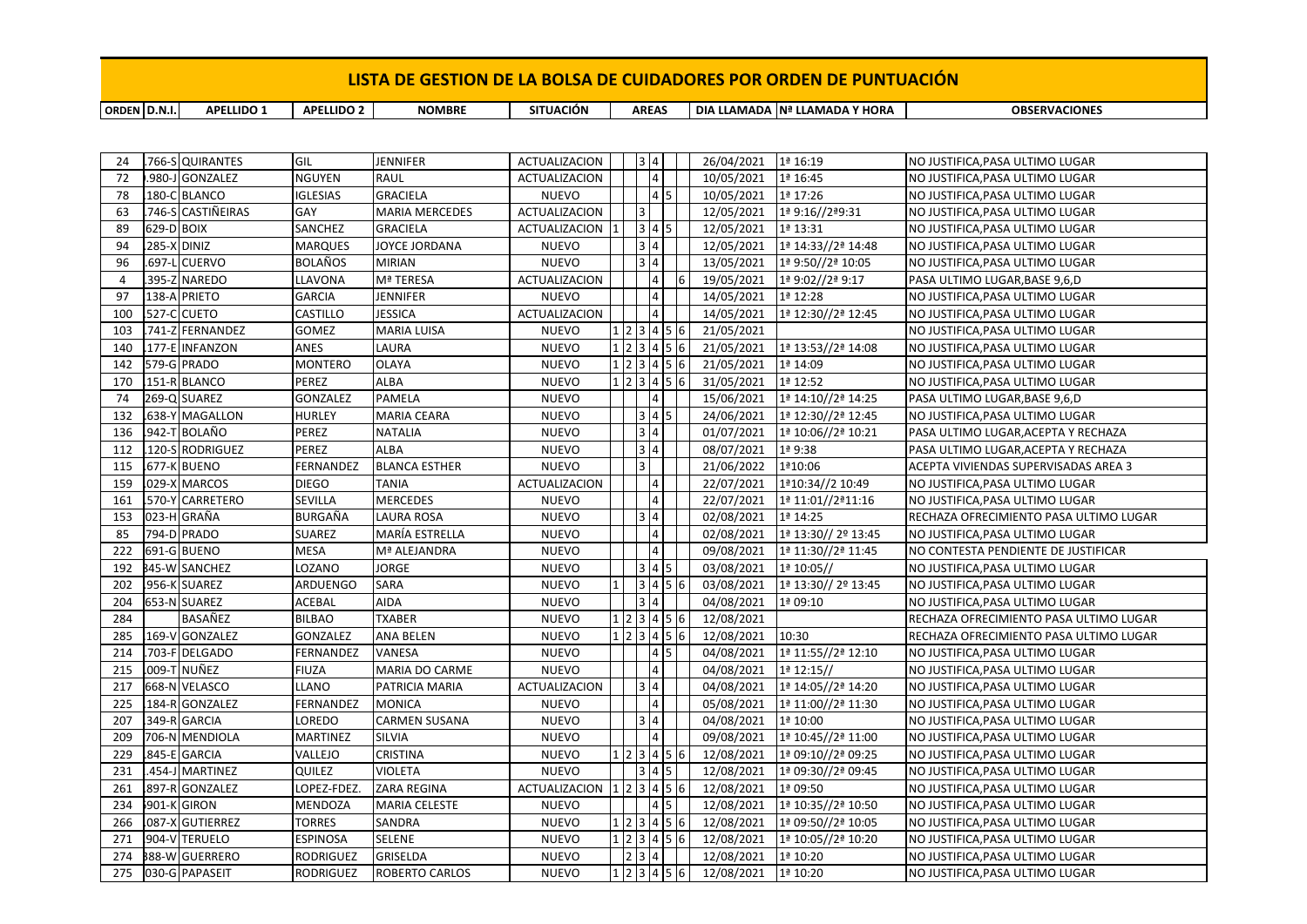| ORDEN D.N.I.   |                   | <b>APELLIDO 1</b>   | <b>APELLIDO 2</b> | <b>NOMBRE</b>          | <b>SITUACIÓN</b>     |      | <b>AREAS</b>            |                    |                     | DIA LLAMADA Nª LLAMADA Y HORA | <b>OBSERVACIONES</b>            |
|----------------|-------------------|---------------------|-------------------|------------------------|----------------------|------|-------------------------|--------------------|---------------------|-------------------------------|---------------------------------|
| 280            | .263-Y PAZ        |                     | <b>GARCIA</b>     | SONIA MARIA            | <b>NUEVO</b>         |      |                         | 1 2 3 4 5 6        | 12/08/2021          | 1ª 10:25                      | NO JUSTIFICA, PASA ULTIMO LUGAR |
| 290            |                   | .803-Y GARCIA       | <b>MARTINEZ</b>   | <b>ALEJANDRO</b>       | <b>NUEVO</b>         |      |                         | 123456             | 12/08/2021          | 1ª 10:30//2ª 10:45            | NO JUSTIFICA, PASA ULTIMO LUGAR |
| 292            |                   | .814-L PAÑEDA       | <b>ALVAREZ</b>    | <b>CRISTINA</b>        | <b>NUEVO</b>         |      |                         | 123456             | 12/08/2021          | 1ª 10:45//                    | NO JUSTIFICA,PASA ULTIMO LUGAR  |
| 298            |                   | 052-A RODRIGUEZ     | <b>MEIRELES</b>   | <b>DAVID</b>           | <b>NUEVO</b>         |      |                         | $1$  2  3  4  5  6 | 12/08/2021          | 1ª 10:45                      | NO JUSTIFICA, PASA ULTIMO LUGAR |
| 166            |                   | <b>354-M GARCIA</b> | FERNANDEZ         | <b>BELEN</b>           | <b>NUEVO</b>         |      |                         | $\overline{5}$     | 19/08/2021          | 1ª 14:30                      | NO JUSTIFICA, PASA ULTIMO LUGAR |
| 235            |                   | 276-D ANTON         | <b>GARCIA</b>     | EMMA Mª                | ACTUALIZACION        |      | $\overline{\mathbf{4}}$ |                    | 23/08/2021          | 1ª 13:12                      | NO JUSTIFICA, PASA ULTIMO LUGAR |
| 239            |                   | .073-T GARCIA       | <b>FEITO</b>      | Mª BEGOÑA              | <b>NUEVO</b>         |      | $\sqrt{4}$              |                    | 23/08/2021          | 1ª 13:16                      | NO JUSTIFICA, PASA ULTIMO LUGAR |
| $\overline{4}$ |                   | 738-N SANCHEZ       | CORADA            | <b>DESEADA</b>         | <b>NUEVO</b>         |      | $\overline{4}$          |                    | 23/08/2021          | 1ª 13:24//2ª 13:39            | NO JUSTIFICA, PASA ULTIMO LUGAR |
| 226            |                   | 079-Q RODRIGUEZ     | <b>CUERVO</b>     | LARA                   | <b>NUEVO</b>         |      | $\overline{4}$          |                    | 24/08/2021          | 1ª 11:04//2ª 11:19            | NO JUSTIFICA, PASA ULTIMO LUGAR |
| 91             |                   | 451-C JIMENEZ       | LOPEZ             | <b>ANA ISABEL</b>      | <b>NUEVO</b>         | 2345 |                         |                    | 30/09/2021          | 1ª 11:06                      | RECHAZA, PASA ULTIMO LUGAR      |
| 61             |                   | .577-T LIGERO       | <b>ESCUDERO</b>   | <b>MARIA ANTONIA</b>   | <b>ACTUALIZACION</b> |      |                         | 3   4   5   6      | 09/06/2022          | 1ª 10:05                      | ACEPTA AREA RESIDENCIAL A 4.    |
| 156            |                   | 601-V GARCIA        | <b>PUMARES</b>    | <b>LETICIA</b>         | <b>NUEVO</b>         |      |                         | $1$  2  3  4  5  6 | 27/10/2021          | 1ª 9:52//2ª 10:07             | NO JUSTIFICA, PASA ULTIMO LUGAR |
| 188            |                   | 868-D AYORA         | FERNANDEZ         | <b>REBECA</b>          | <b>NUEVO</b>         |      |                         | 1 2 3 4 5 6        | 27/10/2021          | 1ª 10:13//2ª 10:28            | NO JUSTIFICA, PASA ULTIMO LUGAR |
| 189            |                   | .881-S GOMEZ        | SUAREZ            | Mª AMPARO              | <b>NUEVO</b>         |      |                         | 3   4   5   6      | 27/10/2021          | 1ª 10:31//2ª 10:46            | NO JUSTIFICA, PASA ULTIMO LUGAR |
| 104            |                   | 817-Q DELGADO       | CARDOZO           | <b>CLARIBEL MARIA</b>  | <b>NUEVO</b>         | Iз   |                         |                    | 14/06/2022          | 1ª 13:15                      | ACEPTA CAI VILLALEGRE A 3.      |
| 250            |                   | 048-G MUÑIZ         | <b>FERNANDEZ</b>  | VANESSA                | <b>NUEVO</b>         | 3    |                         |                    | 24/11/2021          | 1ª 12:36                      | NO JUSTIFICA.PASA ULTIMO LUGAR  |
| 253            |                   | 042-W GARCIA        | FERNANDEZ         | <b>ESTELA</b>          | <b>NUEVO</b>         | 13   |                         |                    | 24/11/2021          | 1ª 12:41//2ª 12:56            | NO JUSTIFICA, PASA ULTIMO LUGAR |
| 257            |                   | 005-R DE LA FUENTE  | <b>DIAZ</b>       | <b>DEBORA</b>          | <b>NUEVO</b>         |      | $3 \mid 4 \mid 5$       |                    | 24/11/2021          | 1ª 14:19                      | NO JUSTIFICA, PASA ULTIMO LUGAR |
| 264            | <b>852-K LAGE</b> |                     | ALVAREZ           | <b>MARTA EUGENIA</b>   | <b>NUEVO</b>         |      | 3   4   5               |                    | 24/11/2021          | 1ª 14:28                      | NO JUSTIFICA, PASA ULTIMO LUGAR |
| 265            |                   | 880-Q CASTILLA      | <b>SUAREZ</b>     | ESPERANZA              | <b>NUEVO</b>         |      | $3 4 5$                 |                    | 13/12/2021          | 1º 14:38                      | NO JUSTIFICA, PASA ULTIMO LUGAR |
| 269            | .568-T MERA       |                     | MOLEDO            | <b>ELSA</b>            | <b>NUEVO</b>         |      | 3 4                     |                    | 24/11/2021          | 1ª 14:39                      | NO JUSTIFICA, PASA ULTIMO LUGAR |
| 282            |                   | 732-G PALOMINO      | <b>FERNANDEZ</b>  | <b>ALBA</b>            | <b>NUEVO</b>         |      | $3   4   5$             |                    | 25/11/2021          | 1ª 9:50                       | NO JUSTIFICA, PASA ULTIMO LUGAR |
| 291            |                   | 759-J GONZALEZ      | ROZADA            | <b>PAULA</b>           | <b>NUEVO</b>         |      | 3   4   5               |                    | 29/11/2021          | 1ª 13:38                      | NO JUSTIFICA, PASA ULTIMO LUGAR |
| 294            | .177-Z PEREZ      |                     | ALONSO            | <b>ANA MARIA</b>       | <b>NUEVO</b>         | Iз   |                         |                    | 29/11/2021          | 1ª 13:41                      | NO JUSTIFICA,PASA ULTIMO LUGAR  |
| 300            |                   | .714-F NUÑEZ        | <b>NOVOA</b>      | <b>PATRICIA</b>        | <b>NUEVO</b>         |      | $3 \mid 4 \mid 5$       |                    | 29/11/2021          | 1ª 14:14                      | NO JUSTIFICA, PASA ULTIMO LUGAR |
| 317            |                   | 943-C SANCHEZ       | VALDÉS            | <b>MIGUEL</b>          | <b>NUEVO</b>         |      | 3 4                     |                    | 29/11/2021          | 1ª 16:20                      | NO JUSTIFICA, PASA ULTIMO LUGAR |
| 286            |                   | .250-L GONZALEZ     | <b>FLOREZ</b>     | <b>CELIA</b>           | <b>NUEVO</b>         |      |                         | 5                  | 13/12/2021          | 1ª 10:01                      | RECHAZA, PASA ULTIMO LUGAR      |
| 259            |                   | .666-E FERNANDEZ    | <b>GUERRA</b>     | <b>TERESA ESTHER</b>   | <b>NUEVO</b>         |      | $4\overline{5}$         |                    | 05/04/2022          | 1ª 10:27                      | ACEPTA CAD TURON A 5.           |
| 216            |                   | 443-N DE SANTOS     | MENDEZ            | <b>AMALIA ZENOVIA</b>  | <b>NUEVO</b>         |      | $3 \mid 4 \mid 5$       |                    | 13/12/2021          | 1ª 12:41                      | RECHAZA, PASA ULTIMO LUGAR      |
| 273            |                   | 739-G LOPEZ         | COLODRON          | <b>ANTONIA</b>         | <b>NUEVO</b>         |      | $\overline{4}$          |                    | 09/12/2021          | 1ª 12:26//2ª 12:41            | NO JUSTIFICA, PASA ULTIMO LUGAR |
| 279            |                   | 356-X RODRIGUEZ     | GONZALEZ          | ANA                    | ACTUALIZACION        |      | $\overline{\mathbf{4}}$ |                    | 09/12/2021          | 1ª 12:49//2ª 13:04            | NO JUSTIFICA, PASA ULTIMO LUGAR |
| 281            |                   | 175-X ALLENDE       | VALLE             | COVADONGA              | <b>NUEVO</b>         |      | $\overline{4}$          |                    | 09/12/2021          | 1ª 13:56//2ª 14:11            | NO JUSTIFICA, PASA ULTIMO LUGAR |
| 289            | 978-A             | <b>GARCIA</b>       | <b>OVALLE</b>     | <b>AITANA</b>          | <b>NUEVO</b>         |      | $4\overline{5}$         |                    | 09/12/2021          | 1ª 14:17                      | NO JUSTIFICA, PASA ULTIMO LUGAR |
| 301            |                   | 857-D CASTELAO      | GONZALEZ          | <b>JUAN CARLOS</b>     | <b>NUEVO</b>         |      | 4                       |                    | 09/12/2021          | 1ª 14:22                      | NO JUSTIFICA, PASA ULTIMO LUGAR |
| 307            | <b>054-X DIAZ</b> |                     | RUIZ-DIAZ         | <b>GLORIA</b>          | <b>NUEVO</b>         |      | 3 4                     |                    | 10/12/2021          | 1ª 14:44//2ª 14:59            | NO JUSTIFICA, PASA ULTIMO LUGAR |
| 310            |                   | .099-Z ONDINA       | PEREZ             | ANA LUISA              | <b>NUEVO</b>         |      | $4\overline{5}$         |                    | 09/12/2021          | 1ª 15:55//2ª 16:10            | NO JUSTIFICA, PASA ULTIMO LUGAR |
| 319            |                   | 257-H FERNANDEZ     | <b>RODRIGUEZ</b>  | <b>DANIEL</b>          | <b>NUEVO</b>         |      | $ 4\rangle$             |                    | 09/12/2021          | 1ª 16:42                      | NO JUSTIFICA, PASA ULTIMO LUGAR |
| 324            | 796-N ABRIL       |                     | SIERRA            | Mª LUISA               | <b>NUEVO</b>         |      | $\overline{4}$          |                    | 09/12/2021          | 1ª 16:47//2ª 17:02            | NO JUSTIFICA, PASA ULTIMO LUGAR |
| 76             | $.692-Y$          | <b>TAMARGO</b>      | PEREZ             | Mª ANGELES             | <b>ACTUALIZACION</b> |      | 4                       | 5                  | 28/12/2021          | 1ª 10:08//2ª 10:23            | NO JUSTIFICA, PASA ULTIMO LUGAR |
| 149            |                   | 800-R GARCIA        | LOBATO            | PAULA                  | <b>NUEVO</b>         |      | 4                       |                    | 05/01/2022          | 1ª 10:48                      | NO ACEPTA , PASA ULTIMO LUGAR   |
| 302            |                   | 443-K COLLADO       | <b>CUELI</b>      | ANGELA                 | <b>NUEVO</b>         |      |                         | 456                | 15/06/2022          | 1ª 10:39                      | ESTA TRABAJANDO                 |
| 177            |                   | .650-S ALVAREZ      | GONZALEZ          | <b>NATALIA</b>         | <b>NUEVO</b>         |      | 3 4                     |                    | 07/01/2022          | 1ª 9:02//2ª 9:17              | NO JUSTIFICA, PASA ULTIMO LUGAR |
| 184            |                   | .973-F PRADO        | SANCHEZ           | <b>IDOIA</b>           | <b>NUEVO</b>         |      | 3 4                     |                    | 04/05/2022          | 1ª 12:28                      | ACEPTA AREA RESIDENCIAL A 4.    |
| 263            |                   | 115-E RUJAS         | ARROYO            | SANDRA                 | <b>NUEVO</b>         |      | $4 \overline{5}$        |                    | 22/04/2022          | 1ª 11:40//2ª 11:55            | NO ACEPTA, PASA ULTIMO LUGAR    |
| 179            |                   | 620-X HERNANDEZ     | <b>ALVAREZ</b>    | <b>MONICA CRISTINA</b> | ACTUALIZACION 1      |      |                         |                    | 20/05/2022 1ª 10:30 |                               | NO ACEPTA, PASA ULTIMO LUGAR    |